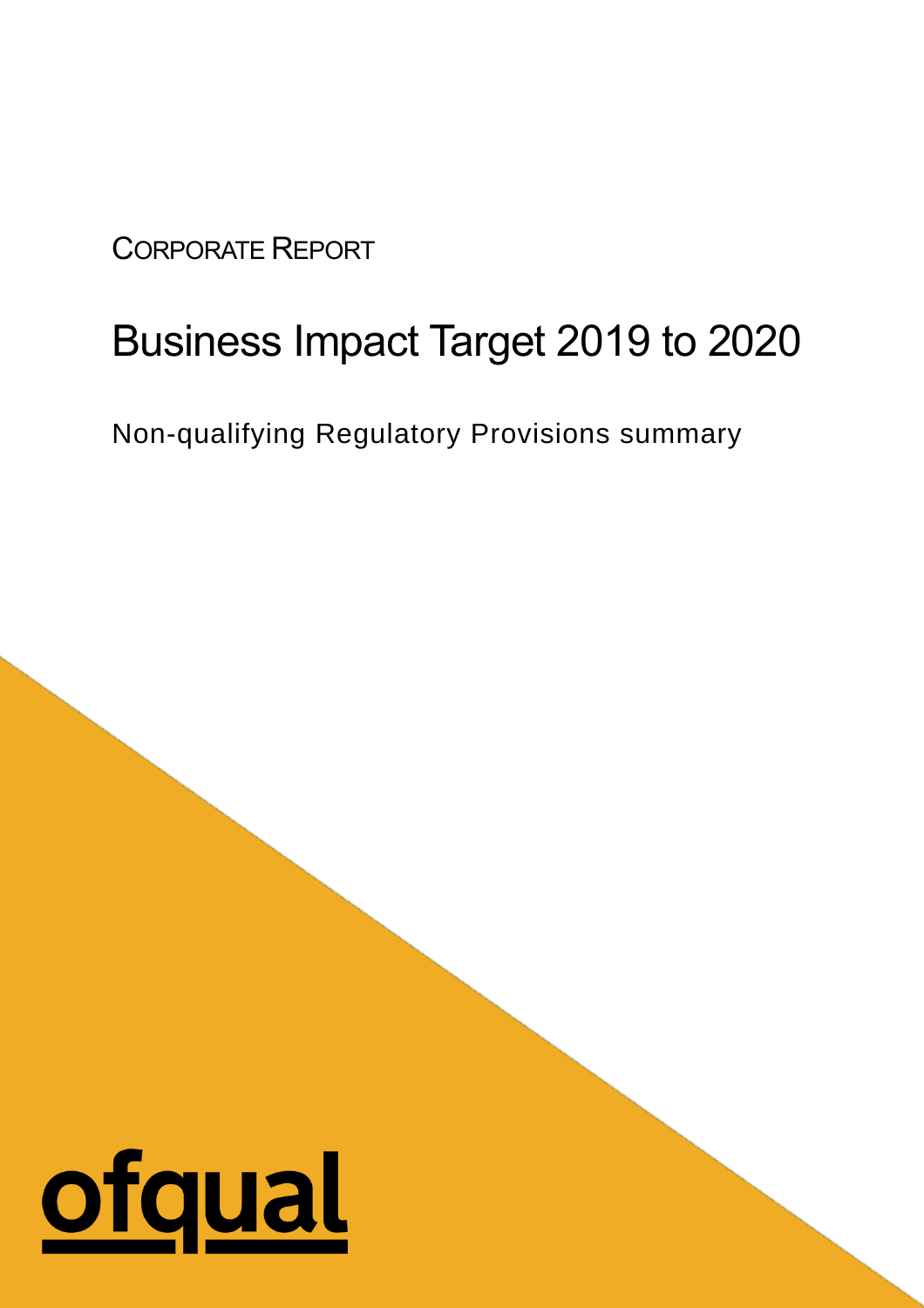#### **Regulator:** Ofqual

#### **Business Impact Target Reporting Period Covered:** 13 Dec 2019 – 12 Dec 2020

| <b>Excluded Category</b>                                                                                | Summary of measure(s), including any impact<br>data where available                                                                                                                                                                                                                                                                                                                                                                                                                                                                                                                                                                                                                                                         |
|---------------------------------------------------------------------------------------------------------|-----------------------------------------------------------------------------------------------------------------------------------------------------------------------------------------------------------------------------------------------------------------------------------------------------------------------------------------------------------------------------------------------------------------------------------------------------------------------------------------------------------------------------------------------------------------------------------------------------------------------------------------------------------------------------------------------------------------------------|
| Measures certified as<br>being below de minimis<br>(measures with an<br>EANDCB below +/- £5<br>million) | <b>Consultations</b><br>Awarding organisation controls for centre<br>assessments - regulations<br>Ofqual changed some rules for controls for centres to<br>ensure qualifications can be delivered to meet the<br>needs of users. The cost associated with introducing<br>changes to centre assessment regulations was for<br>producing centre assessment standards scrutiny<br>strategies. This was estimated as either £600 per<br>strategy or £25000 in total per awarding organisation.<br>Ofqual estimated a minimal cost for the<br>implementation of new rules for:<br>Regulating performance table qualifications<br>Ofqual changed its approach to regulating<br>Technical Award qualifications listed on the (DfE) |
|                                                                                                         | Key Stage 4 performance tables for the 2023<br>tables onwards. The rules put in place covered<br>aspects including the design, delivery and<br>awarding of Technical Awards.<br><b>Changes to the Conditions of Recognition</b><br>٠<br>Ofqual introduced changes aimed at improving the<br>level of transparency and clarity of qualification<br>fees, as well as changes to improve the structure<br>and clarity of wording, aligned as far as possible                                                                                                                                                                                                                                                                   |
|                                                                                                         | with Northern Ireland and Wales.<br><b>Consultation on the legal establishment and</b><br>$\bullet$                                                                                                                                                                                                                                                                                                                                                                                                                                                                                                                                                                                                                         |
|                                                                                                         | location of awarding organisations regulated<br>by Ofqual<br>Following consultation Ofqual implemented<br>regulatory changes to allow new awarding<br>organisations based, or with a substantial<br>presence, in the UK (or Gibraltar) to be recognised<br>by Ofqual and to prevent current awarding<br>organisations based in the UK from breaching their<br>conditions of recognition. This reflected the UK's<br>exit from the EU on 31 January and was<br>necessary because Ofqual's previous regulations<br>required that awarding organisations must be<br>based in an EU or EFTA member state.                                                                                                                       |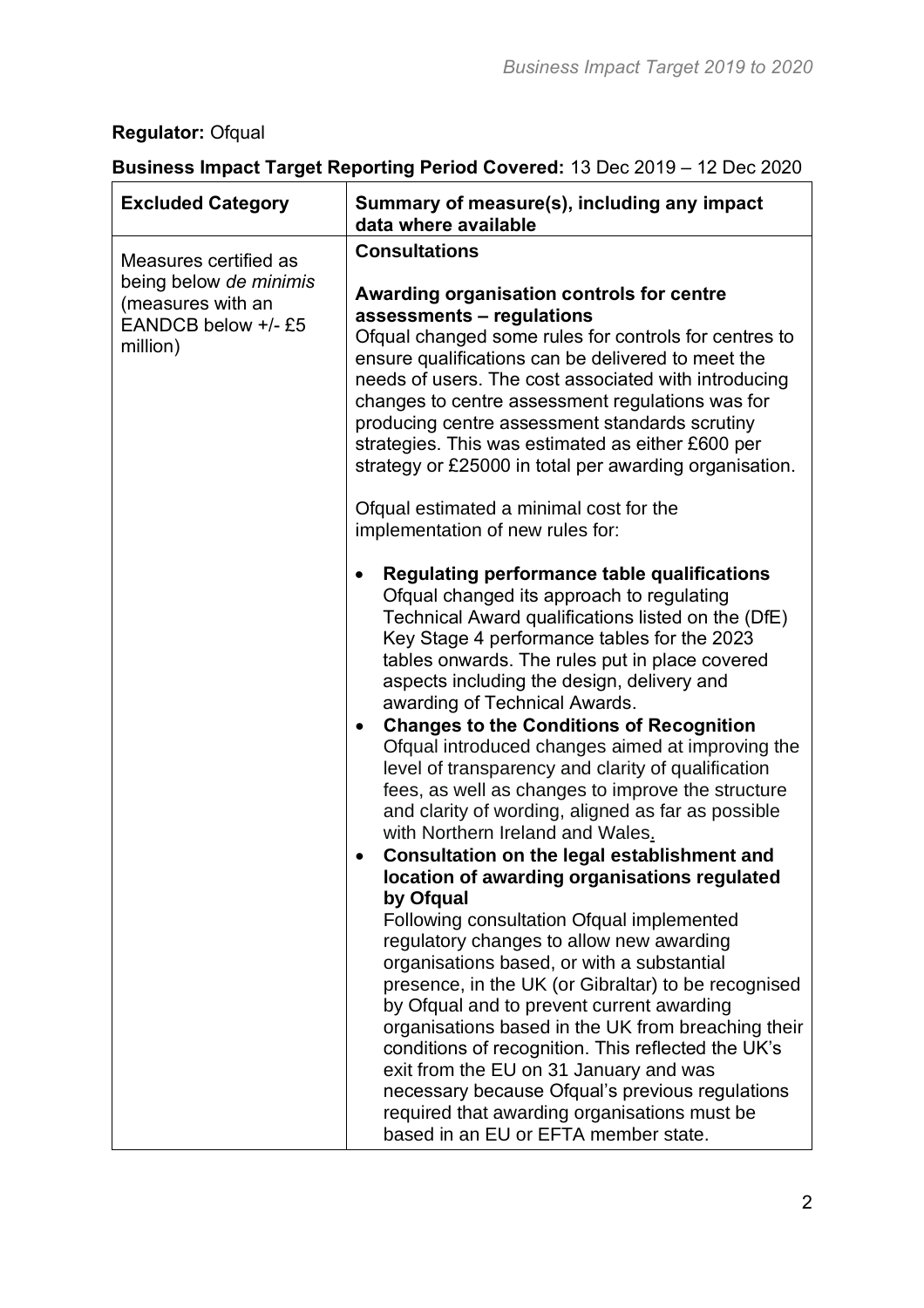| <b>Excluded Category</b>                                                                                                                                                                         | Summary of measure(s), including any impact<br>data where available                                                                                                                                                                                                                                                                                                                                                                                                                                                                                                                          |
|--------------------------------------------------------------------------------------------------------------------------------------------------------------------------------------------------|----------------------------------------------------------------------------------------------------------------------------------------------------------------------------------------------------------------------------------------------------------------------------------------------------------------------------------------------------------------------------------------------------------------------------------------------------------------------------------------------------------------------------------------------------------------------------------------------|
|                                                                                                                                                                                                  | Ofqual introduced a provision for the Extraordinary<br>Regulatory Framework which on the 12 October was<br>extended to the Extended Extraordinary Regulatory<br>Framework for awarding Vocational, technical and<br>other general qualifications in 2020 to 2021.<br>Ofqual estimated minimal costs/benefits for the<br>continued development and functionality of the Ofqual<br>awarding organisation Portal to make it more user<br>friendly, this included making available an awarding<br>organisation's scope of recognition and enabling<br>expansion applications through the Portal. |
| EU Regulations,<br><b>Decisions and Directives</b><br>and other international<br>obligations, including the<br>implementation of the EU<br>Withdrawal Bill and EU<br><b>Withdrawal Agreement</b> | Following consideration of the exclusion category<br>there are no measures for the reporting period that<br>qualify for the exclusion.                                                                                                                                                                                                                                                                                                                                                                                                                                                       |
| Measures certified as<br>concerning EU<br>Withdrawal Bill operability<br>measures                                                                                                                | Following consideration of the exclusion category<br>there are no measures for the reporting period that<br>qualify for the exclusion.                                                                                                                                                                                                                                                                                                                                                                                                                                                       |
| Pro-competition                                                                                                                                                                                  | Following consideration of the exclusion category<br>there are no measures for the reporting period that<br>qualify for the exclusion.                                                                                                                                                                                                                                                                                                                                                                                                                                                       |
| <b>Systemic Financial Risk</b>                                                                                                                                                                   | Following consideration of the exclusion category<br>there are no measures for the reporting period that<br>qualify for the exclusion.                                                                                                                                                                                                                                                                                                                                                                                                                                                       |
| <b>Civil Emergencies</b>                                                                                                                                                                         | Following consideration of the exclusion category<br>there are no measures for the reporting period that<br>qualify for the exclusion.                                                                                                                                                                                                                                                                                                                                                                                                                                                       |
| <b>Fines and Penalties</b>                                                                                                                                                                       | Following consideration of the exclusion category<br>there are no measures for the reporting period that<br>qualify for the exclusion.                                                                                                                                                                                                                                                                                                                                                                                                                                                       |
| Misuse of Drugs                                                                                                                                                                                  | Following consideration of the exclusion category<br>there are no measures for the reporting period that<br>qualify for the exclusion.                                                                                                                                                                                                                                                                                                                                                                                                                                                       |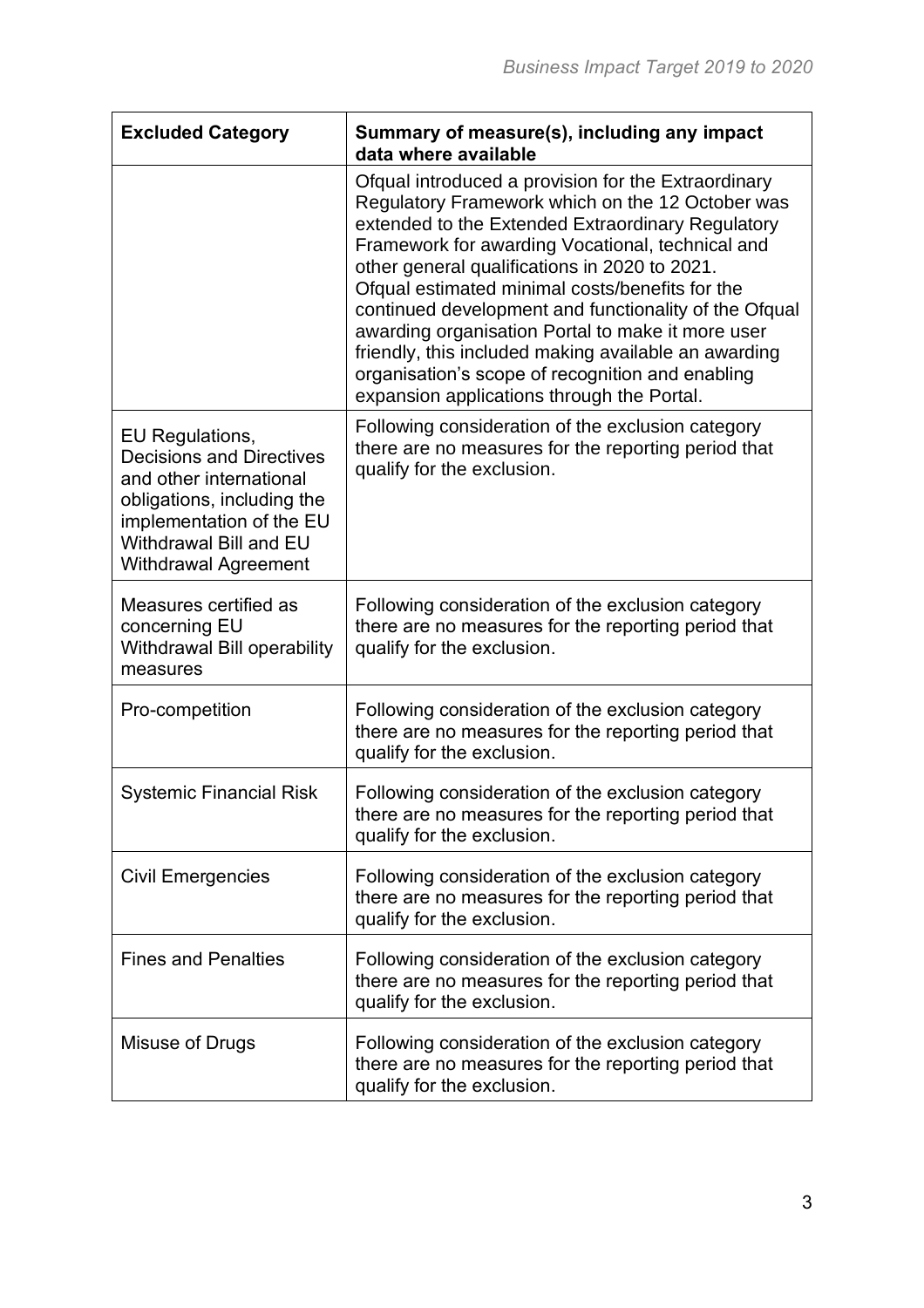| <b>Excluded Category</b>                                                                                                         | Summary of measure(s), including any impact<br>data where available                                                                                                                                                                                                                                                                                                                                                                                                                                                                                                                                                                                                                                                                                                                                                                                                                                                                                                                                                                                                                                                                                                                                                                     |
|----------------------------------------------------------------------------------------------------------------------------------|-----------------------------------------------------------------------------------------------------------------------------------------------------------------------------------------------------------------------------------------------------------------------------------------------------------------------------------------------------------------------------------------------------------------------------------------------------------------------------------------------------------------------------------------------------------------------------------------------------------------------------------------------------------------------------------------------------------------------------------------------------------------------------------------------------------------------------------------------------------------------------------------------------------------------------------------------------------------------------------------------------------------------------------------------------------------------------------------------------------------------------------------------------------------------------------------------------------------------------------------|
| Measures certified as<br>relating to the safety of<br>tenants, residents and<br>occupants in response to<br>the Grenfell tragedy | Following consideration of the exclusion category<br>there are no measures for the reporting period that<br>qualify for the exclusion.                                                                                                                                                                                                                                                                                                                                                                                                                                                                                                                                                                                                                                                                                                                                                                                                                                                                                                                                                                                                                                                                                                  |
| Casework                                                                                                                         | Ofqual has undertaken casework activity in the<br>following areas which have involved some<br>engagement with / requests for information from<br>awarding organisations.                                                                                                                                                                                                                                                                                                                                                                                                                                                                                                                                                                                                                                                                                                                                                                                                                                                                                                                                                                                                                                                                |
|                                                                                                                                  | Ofqual can report the following enforcement activity:<br>Three Undertakings were given by awarding<br>organisations, and accepted by Ofqual, setting out<br>actions they will take to ensure ongoing<br>compliance with their Conditions of Recognition.<br>A total of ten Special Conditions were imposed on<br>$\bullet$<br>awarding organisations. Six of these were to<br>support potential investigations, or as part of the<br>enforcement process in respect of four awarding<br>organisations. Four were imposed on new<br>organisations as part of the recognition process.<br>Two Notices of a Monetary Penalty (£50,000 and<br>$\bullet$<br>£350,000) issued with Notices of Cost Recovery<br>(£5,942 and £19,083). Ofqual received over 1000<br>applications or enquiries to the Exam Procedures<br>Review Service (EPRS) during the period. 12<br>completed applications required a substantive<br>response from the awarding organisations before<br>the case could be concluded. No EPRS hearings<br>were conducted during this period<br>Between 13 December 2019 and 27 November 2020<br>Ofqual completed five remote investigation meetings<br>and 47 compliance engagements, of which 44 were<br>completed remotely. |
|                                                                                                                                  | Between 13 December 2019 and 27 November 2020<br>Ofqual issued 62 recognition application decisions<br>and 88 recognition expansion decisions.                                                                                                                                                                                                                                                                                                                                                                                                                                                                                                                                                                                                                                                                                                                                                                                                                                                                                                                                                                                                                                                                                          |
|                                                                                                                                  | Between 13 December 2019 and 27 November 2020<br>Ofqual received 1162 complaints and 72<br>whistleblowing disclosures.                                                                                                                                                                                                                                                                                                                                                                                                                                                                                                                                                                                                                                                                                                                                                                                                                                                                                                                                                                                                                                                                                                                  |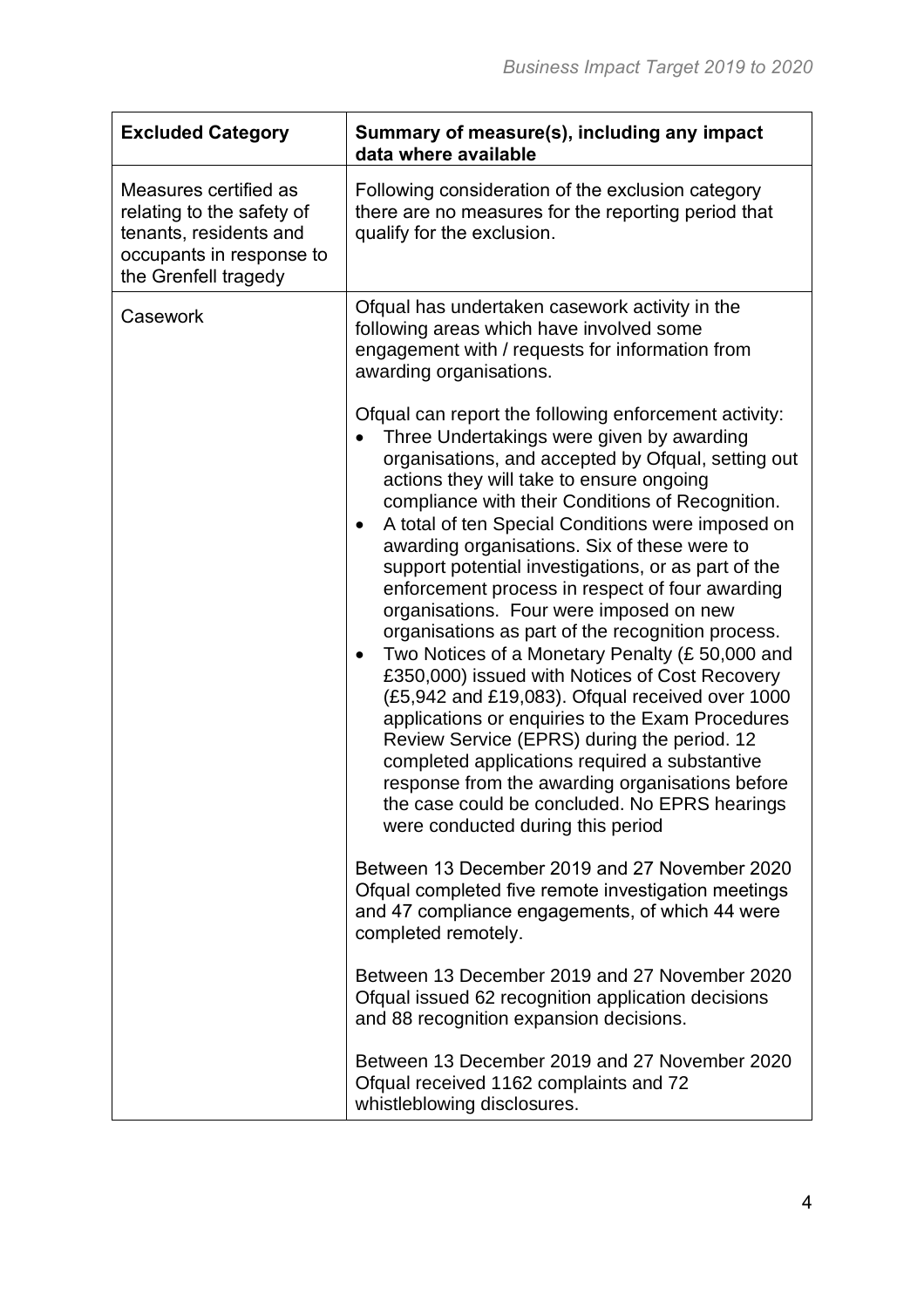| <b>Excluded Category</b>                      | Summary of measure(s), including any impact<br>data where available                                                                                                                                                                                                                                                                                                                                                                                                                                                                                                                                                                                                                                                                                                                                                                                                          |
|-----------------------------------------------|------------------------------------------------------------------------------------------------------------------------------------------------------------------------------------------------------------------------------------------------------------------------------------------------------------------------------------------------------------------------------------------------------------------------------------------------------------------------------------------------------------------------------------------------------------------------------------------------------------------------------------------------------------------------------------------------------------------------------------------------------------------------------------------------------------------------------------------------------------------------------|
| Education,<br>communications and<br>promotion | Ofqual communicates regularly with awarding<br>organisations to keep them informed of Ofqual's<br>existing and proposed regulatory requirements and for<br>transparency purposes. This is done through events,<br>workshops Portal articles, webinars, Responsible<br>Officer letters, publications and guidance on the<br>Ofqual website.                                                                                                                                                                                                                                                                                                                                                                                                                                                                                                                                   |
|                                               | A particular focus this year has been around<br>supporting awarding organisations' understanding of<br>the arrangements and regulatory frameworks in place<br>for assessment and awarding in light of the pandemic.                                                                                                                                                                                                                                                                                                                                                                                                                                                                                                                                                                                                                                                          |
| Activity related to policy<br>development     | Ofqual formally consulted on the following proposals:<br>To introduce new statutory guidance for Condition<br>$\bullet$<br>F <sub>1</sub><br>To adopt a clearer, narrative style of guidance<br>$\bullet$<br>relating to malpractice and maladministration.<br><b>Research activity:</b><br>Key areas of research Ofqual has undertaken that has<br>involved engagement with/requests for information<br>from various awarding organisations are:<br>Marking study - Ofqual conducted marking<br>$\bullet$<br>studies which included an experimental study to<br>trial various modifications to marker training and<br>mark schemes to determine if they improve marker<br>reliability.<br><b>Optionality</b> $-$ to gain deeper understanding of the<br>comparability of optional routes through<br>examination papers and the effect this may have<br>on standard setting. |
| Changes to management<br>of regulator         | Ofqual has formally agreed with the Institute for<br>Apprenticeships & Technical Education to expand<br>Ofqual's role in delivering the provision of External<br>Quality Assurance of apprenticeship End-Point<br>Assessments.                                                                                                                                                                                                                                                                                                                                                                                                                                                                                                                                                                                                                                               |